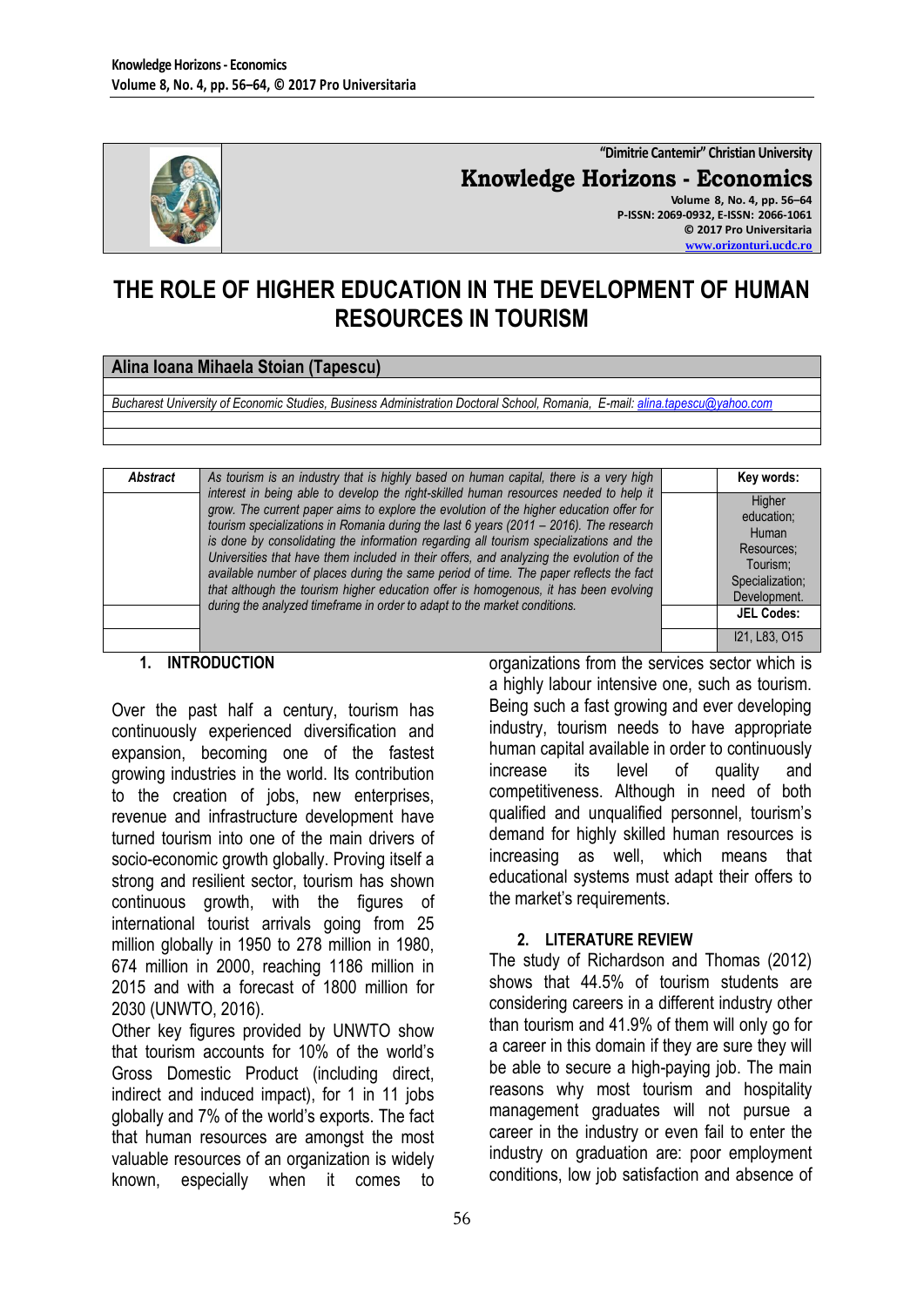motivating factors. This is also supported by Wang (2008), who states that despite of its large diversity, a number of characteristics of jobs in the tourism industry have been identified, although most of them may induce a negative perception of tourism employment and that it has been identified that tourism sector suffers from a poor image as an employer and thus, the rate of turnover in this sector is significantly high.

In order to avoid losing these highly skilled and trained employees, the tourism industry should address two main issues: firstly, in order to minimize the gap between their expectations and their perceptions, all potential students should be given an extensive overview of careers available and working conditions offered, and secondly, organizations in the tourism industry should focus on improving the working conditions that are currently contributing to the negative image of tourism as an employer (Richardson, 2009). Also, students must learn to have more reasonable expectations of their future jobs in the tourism industry in order to help enhance job satisfaction and lower turnover rate (Wan *et al*, 2014).

Being a multidisciplinary field, tourism is characterized by a diverse and fragmented nature, which makes it significantly complex to estimate the category of employment and number of people employed in the tourism industry. In other words, it is difficult to define tourism employment (Wang, 2008). In order to promote the professionalization of tourism as an activity and to ensure the relevance of the education for a tourism career to employers in the sector, tourism education providers should bridge the gap and work closely together with the industry. The result would be a marketbased curriculum, developed by having in mind the industry's needs rather than government policy or the judgments of tourism educators (Wang *et al*, 2009).

The four stakeholders involved in the design, development and implementation of education

and training programs are enterprises, students, educational and governmental institutions. Because of perceived job security, the relatively high probability of acquiring a position and also because they perceive it as a glamorous industry with opportunities for adventure, students have been proved to prefer tourism vocational education instead of graduate courses (Zagonari, 2009).

A major point of concern is that a lack of adequate personnel will undermine the industry's ability to meet the expectations of service quality that tourist have. The importance of education has been significantly increasing and thus, education programs have emerged in response to the following needs for human resource development in such a challenging environment (Wang, 2008): Keeping the industry abreast with the latest technology and trends; The availability of qualified replacement staff at all times; Raising the image of careers in tourism; Staffing new and growing tourist industries; Employment regulation; Reduction of foreign labour; Responding to increasingly demanding service and communications requirements of customers.

It is considered that the tourism higher education system is crucial for achieving customer satisfaction and improving competitiveness of the tourism industry. Currently, the European tourism higher education system is undergoing a process of change and adaptation to the new demands of a global environment characterized by significant changes in the labour market, an increasing global competition, changes in demand patterns (students aiming for high probabilities of employability and employers aiming for employees with a high level of adequate training) and also continuous technological advances (Bustelo *et al*, 2010). Although there is rapid growth in the tourism industry and subsequent increase in the number of both jobs and educational courses, the pursue of further education and the development of these jobs into careers is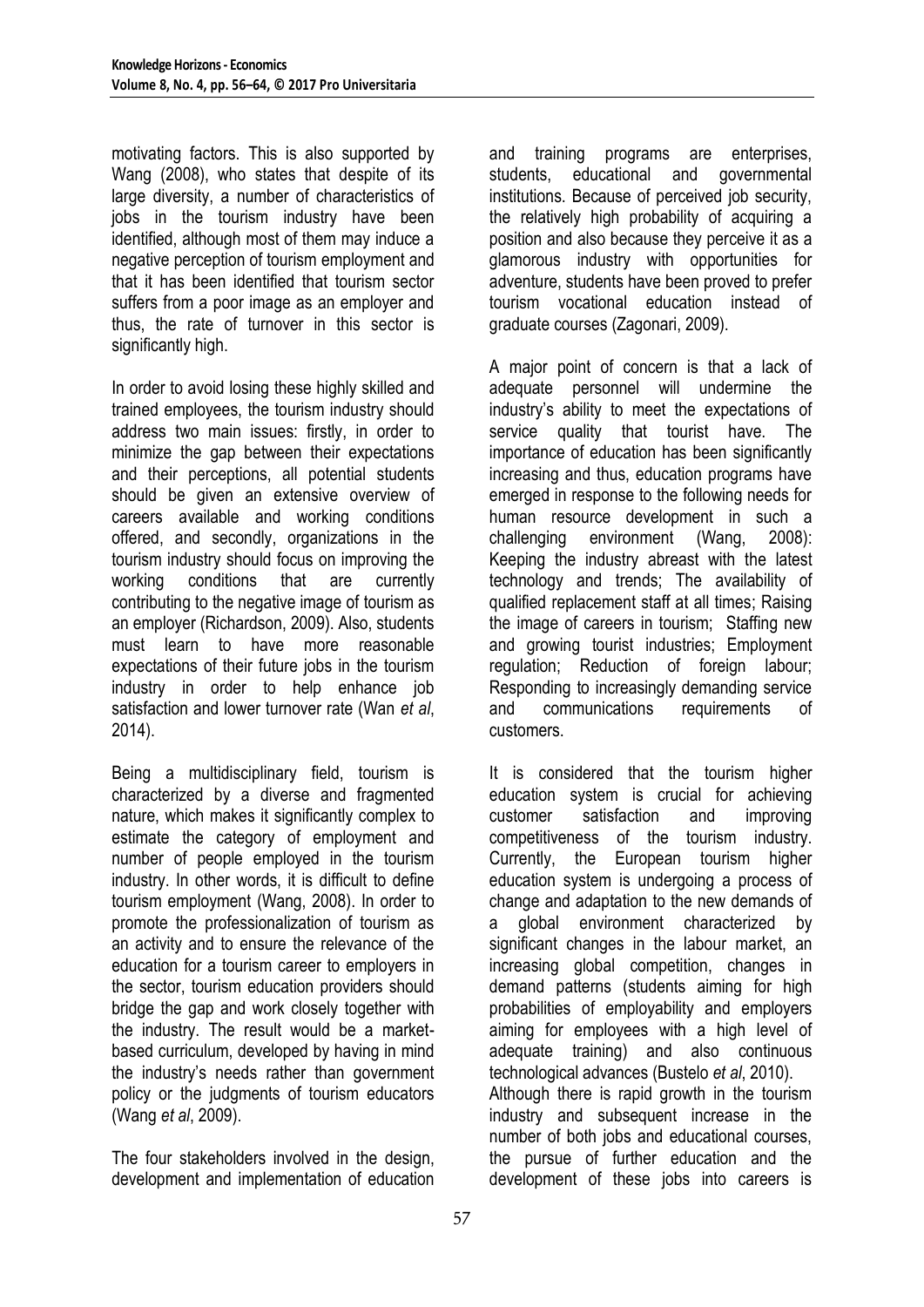relatively new. Even if the tourism industry produces a wide variety of employment opportunities, the growth of tourism suffers from the lack of adequately trained personnel, which is seen as one major determinant of diminishing the economic benefits of tourism in a country's economy (Wang, 2008).

Besides the need to direct specific efforts at training and education, it is also very important to match the curriculum design as well as the contents of the teaching programs to demand, as they must address the needs of the employers, the recipients of education as well as the providers of education (Ayikoru, 2004).

Like any form of vocationally orientated education, tourism education must balance three imperatives: the need to promote individual development, the need to advance knowledge and the need to be practical and relevant to industry (Wang, 2008). As the tourism industry strongly relies on the quality of its staff to develop the quality of the tourism product; it must also be mentioned that tourism education plays a significant role in meeting the levels of knowledge required by the industry to develop human capital. If on one hand tourism vocational education focuses on the specific skills needed by employers, on the other hand, higher education highlights innovation (Wang, 2008).

## 3. **RESEARCH METHODOLOGY**

The research included in this paper is based on secondary data analysis. Secondary data is data that was originally obtained for another purpose than the one of the research that is currently using it, and, as a consequence, they are to be found already organised in a certain form. There are various steps to be taken when using secondary data for research: firstly, the need of data must be identified; secondly, data sources must be searched; thirdly, data must be collected; fourthly, the need of additional data must be identified (Cătoiu et al., 2009).

Secondary data can be either internal (created, registered or generated inside a particular organisation that can use them for own research purposes) or external (mostly statistical data obtained from public or academic institutions and specialised press). This paper has its research based on external secondary data obtained from the Nomenclatures of domains and specializations/ university programs and the structure of higher education institutions for years 2011 to 2016.

The information used for the purpose of this paper consists of data (for the 2011-2016 period) regarding the type of higher education tourism related specializations that are available in Romania, the types of study programs for each of them included in the Romanian Universities' offer and also the number of available seats for each University and specific program. After consolidating the data from the 6 Nomenclatures, the evolution of these indicators is analyzed for the 2011-2016 period of time with the help of statistical and data visualization methods.

# **4. RESULTS**

For the purpose of this paper the data from the Nomenclatures of domains and specializations/ university programs and the structure of higher education institutions for years 2011 to 2016 was consolidated and analyzed. Firstly, there were found four main degree specializations that involve tourism in Romanian Universities' offer. These 4 specializations are: business administration in tourism (the name of the degrees vary around Economy Of Commerce, Tourism And Services, Economy Of Commerce, Tourism, Services And Quality Management, Business Administration In Hospitality Services, Business Administration In Commerce, Tourism, Services, Merceology And Quality Management), geography (the name of the degree being Tourism Geography), tourism engineering and management (the name of the degrees is either Engineering And Management In Public Foods And Agro Tourism, or Engineering And Management In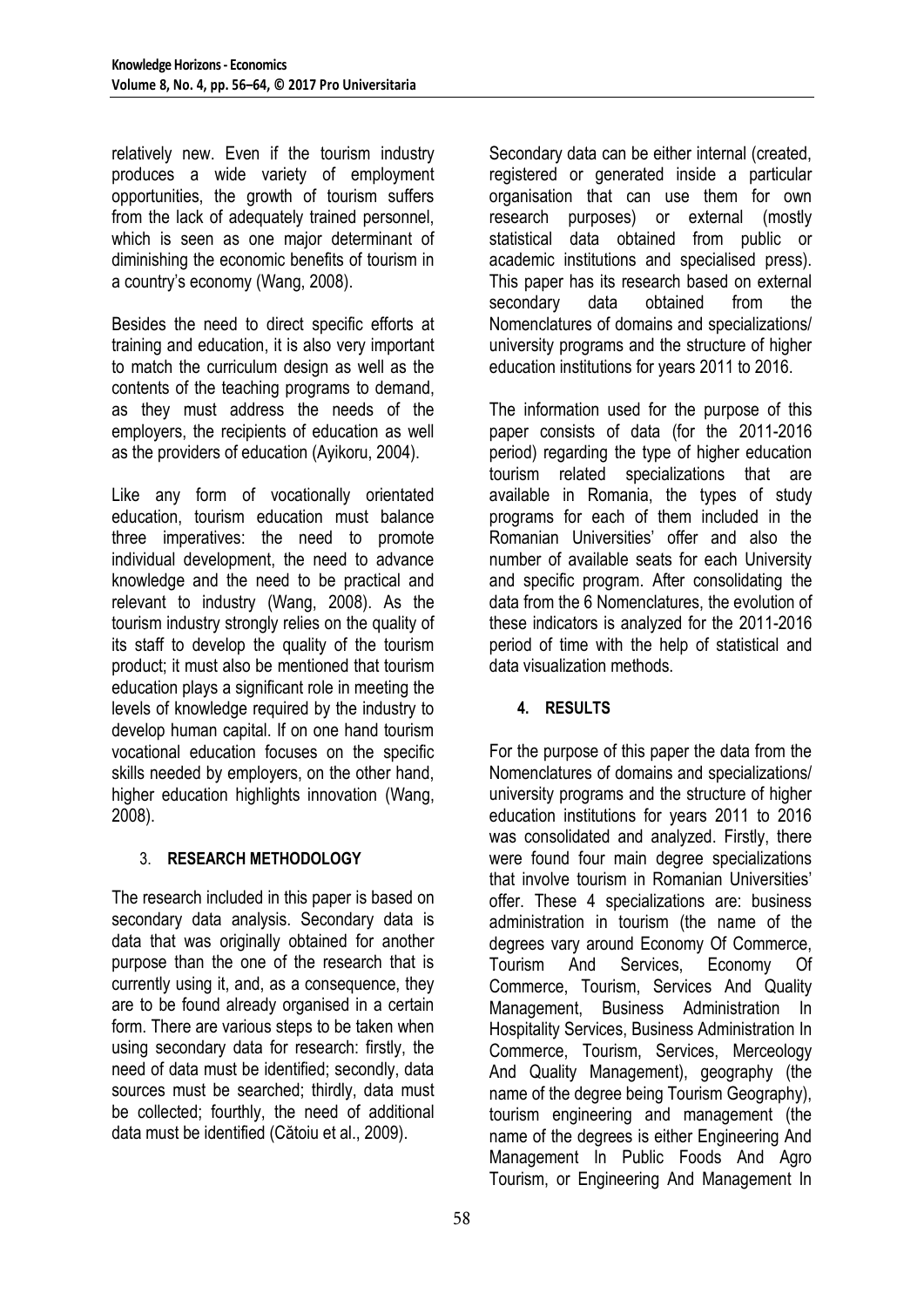The Tourism Industry) and cultural studies (the name of the degree being Cultural Tourism).

The most widespread of the four types of degrees is the business administration in tourism one. As can be seen in Figure 1 below, it is found in the offer of 40 Romanian Universities. The Figure also shows the

UNIVERSITATEA ROMÂNO-GERMANĂ DIN SIBIU UNIVERSITATEA "TITU MAIORESCU" DIN BUCURESTI UNIVERSITATEA "SPIRU HARET" DIN BUCURESTI UNIVERSITATEA ROMÂNO-AMERICANĂ DIN BUCURESTI UNIVERSITATEA "PETRE ANDREI" DIN IASI UNIVERSITATEA EUROPEANĂ "DRĂGAN" DIN LUGOJ = 21 UNIVERSITATEA DIN PITESTI UNIVERSITATEA DIN PETROSANI UNIVERSITATEA DIN ORADEA UNIVERSITATEA DIN CRAIOVA UNIVERSITATEA DE VEST DIN TIMISOARA UNIVERSITATEA DE VEST "VASILE GOLDIS" DIN ARAD UNIVERSITATEA CRESTINĂ "PARTIUM" DIN ORADEA UNIVERSITATEA CRESTINĂ "DIMITRIE CANTEMIR" DIN... UNIVERSITATEA "BOGDAN VODA" DIN CLUJ NAPOCA = 100 UNIVERSITATEA "VALAHIA" DIN TÂRGOVISTE UNIVERSITATEA "TRANSILVANIA" DIN BRASOV UNIVERSITATEA "STEFAN CEL MARE" DIN SUCEAVA UNIVERSITATEA "PETRU MAIOR" DIN TÂRGU MURES UNIVERSITATEA "PETROL-GAZE" DIN PLOIESTI UNIVERSITATEA "OVIDIUS" DIN CONSTANIA UNIVERSITATEA "NICOLAE TITULESCU" DIN BUCURESTI UNIVERSITATEA "MIHAI EM INESCU" DIN TIMISOARA UNIVERSITATEA "LUCIAN BLAGA" DIN SIBIU UNIVERSITATEA "HYPERION" DIN BUCURESTI UNIVERSITATEA "GEORGE BARIIIU" DIN BRASOV UNIVERSITATEA "GEORGE BACOVIA" DIN BACĂU UNIVERSITATEA "EFTIMIE MURGU" DIN RESIłA UNIVERSITATEA "DUNĂREA DE JOS" DIN GALAII UNIVERSITATEA "DIMITRIE CANTEMIR" DIN TÂRGU MURES UNIVERSITATEA "DANUBIUS" DIN GALAII UNIVERSITATEA "CONSTANTIN BRÂNCUSI" DIN TÂRGU JIU UNIVERSITATEA "CONSTANTIN BRÂNCOVEANU" DIN PITESTI UNIVERSITATEA "BABES-BOLYAI" DIN CLUJ-NAPOCA UNIVERSITATEA "AUREL VLAICU" DIN ARAD UNIVERSITATEA "ARTIFEX" DIN BUCURESTI UNIVERSITATEA "ALEXANDRU IOAN CUZA" DIN IASI UNIVERSITATEA "1 DECEMBRIE 1918" DIN ALBA IULIA UNIVERSITATEA "BABES-BOLYAI" DIN CLUJ-NAPOCA ACADEMIA DE STUDII ECONOMICE DIN BUCURESTI

average number of places offered by each University in the years between 2011 and 2016

## *Fig.1* **– Average number of places for Business Administration in Tourism Degree by University**



*Source*: Author's data consolidation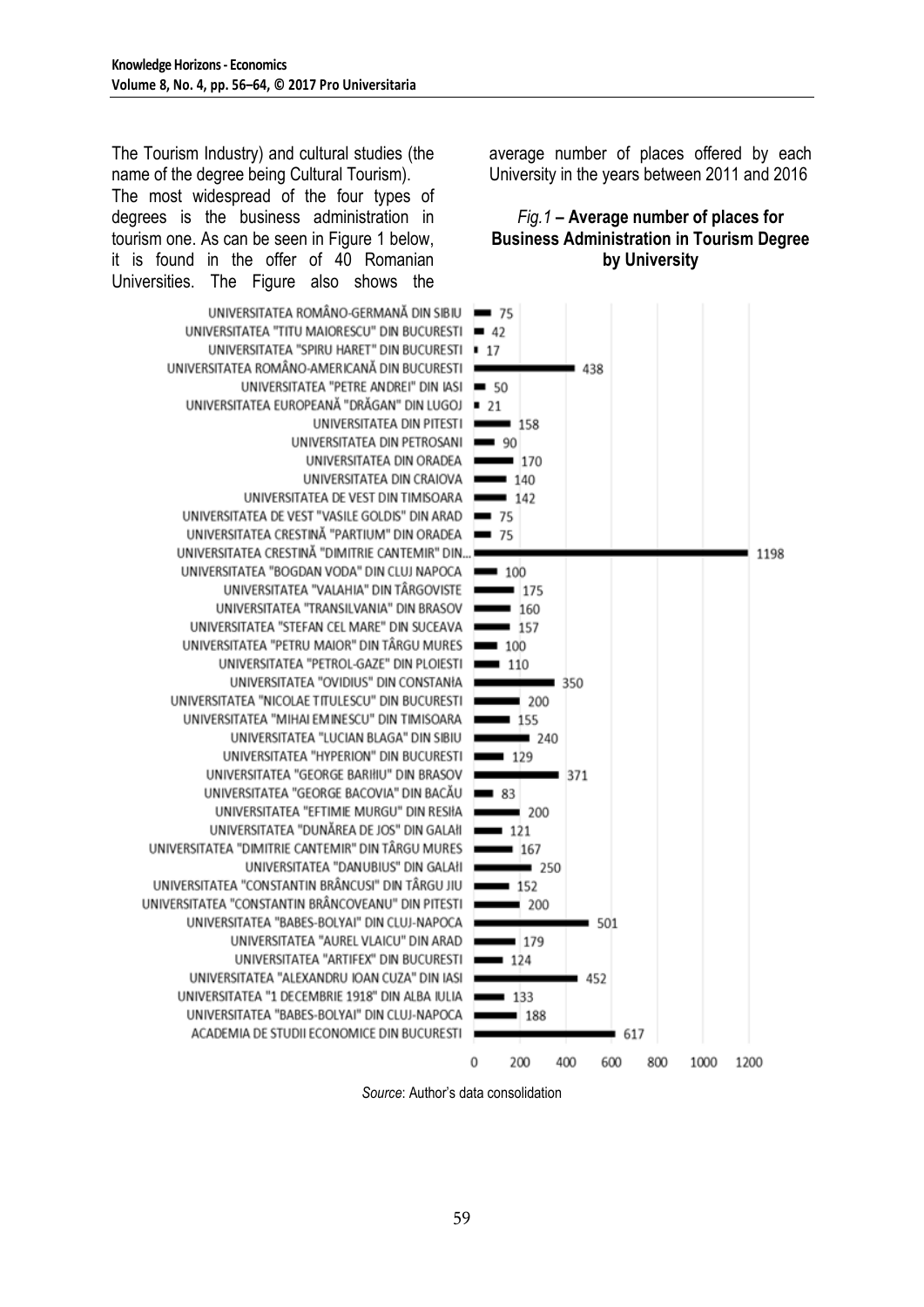The second most common types of degrees are the Tourism Geography and Tourism Engineering and Management ones. As can be seen in Figures 2 and 3 below, both degrees are found in the offer of 13 different Romanian **Universities** 

The Figures also show the average number of places offered by each University in the years between 2011 and 2016



# *Fig.2* **– Average number of places for Tourism Geography Degree by University**

*Source*: Author's data consolidation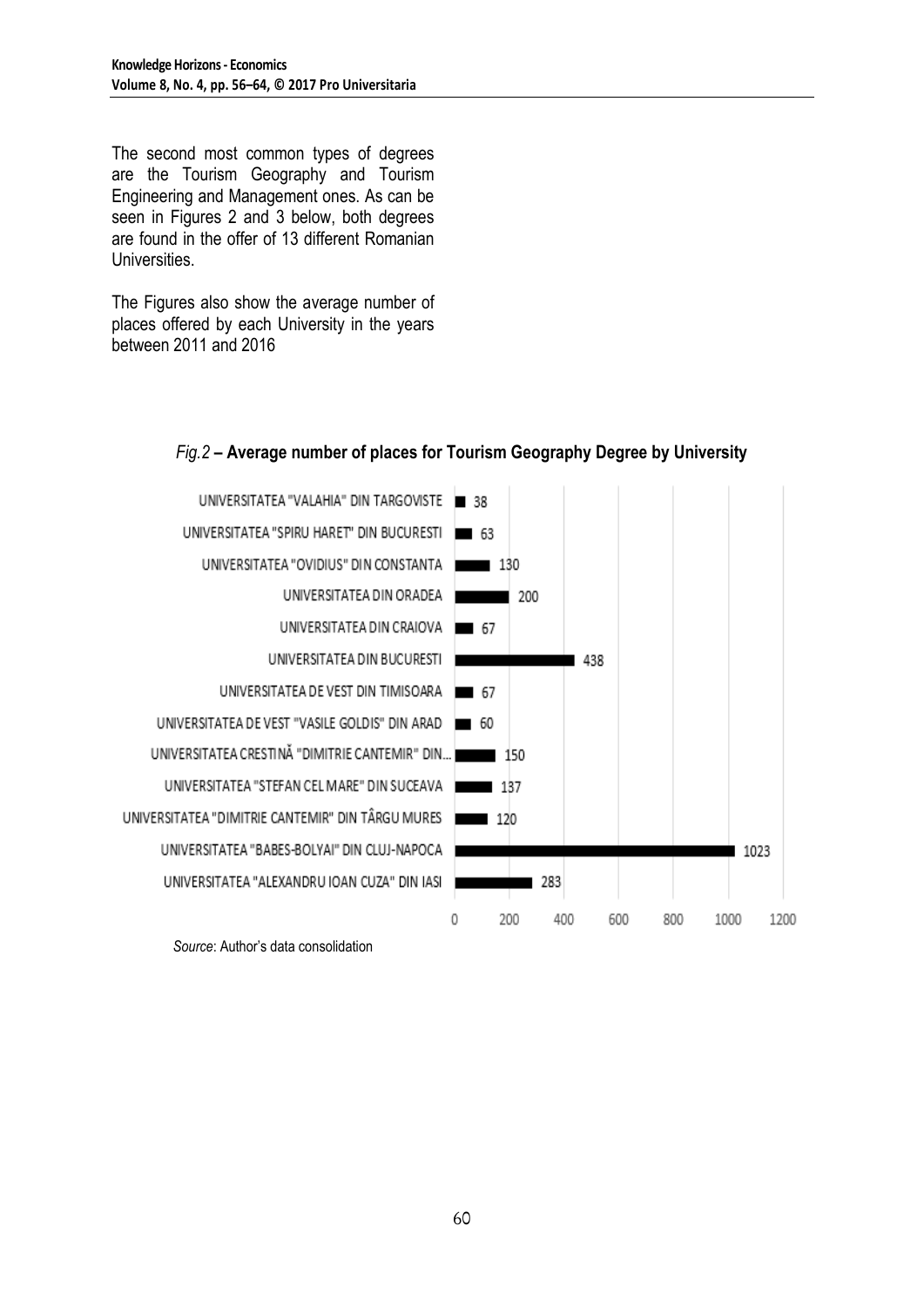

# *Fig.3* **–Average number of places for Tourism Engineering and Management Degree by University**

*Source*: Author's data consolidation

The last most common type of degree is the Cultural Tourism one. As can be seen in Figure 4 it is only found in the offer of 2 Romanian Universities. The Figure also shows the average number of places offered by each University in the years between 2011 and 2016

offered places by the Romanian Universities for each of the four types of degrees, Table 1 below shows the total number (for both full time learning and distance learning) of places

# *Fig.4* **– Average number of places for Cultural Tourism by University**



61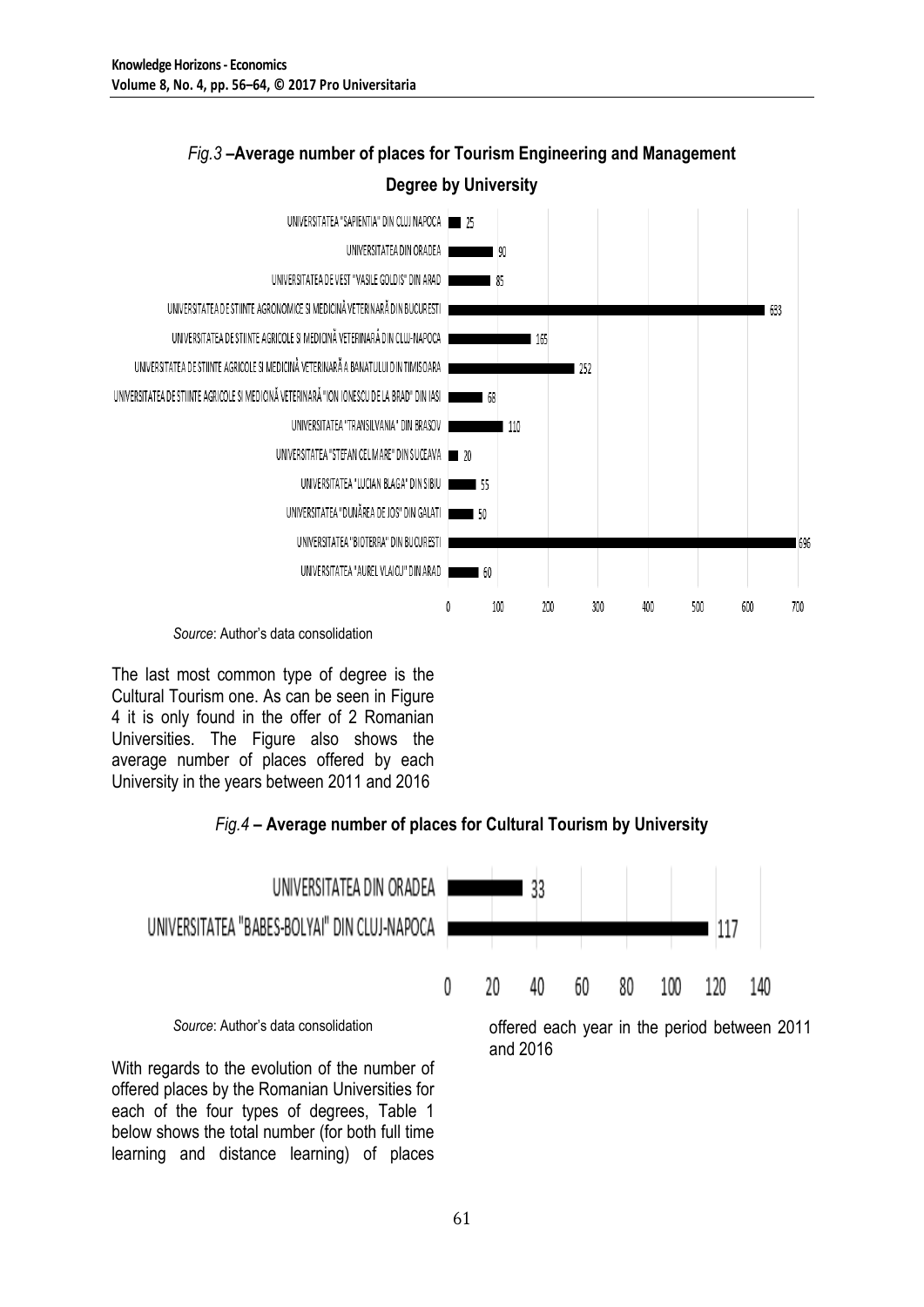| <b>Type of Degree</b>                        | 2011  | 2012  | 2013  | 2014  | 2015  | 2016  |
|----------------------------------------------|-------|-------|-------|-------|-------|-------|
| <b>Business Administration</b><br>in Tourism | 9130  | 9095  | 8970  | 8285  | 7645  | 6685  |
| <b>Tourism Geography</b>                     | 2729  | 2859  | 2919  | 2924  | 2640  | 2575  |
| <b>Tourism Engineering</b><br>and Management | 2005  | 2400  | 2520  | 2345  | 2365  | 2215  |
| <b>Cultural Tourism</b>                      | 0     | 180   | 180   | 180   | 180   | 180   |
| TOTAL                                        | 13864 | 14534 | 14589 | 13734 | 12830 | 11655 |

*Table 1* **– Total number of places offered by type of degree**

*Source:* Author's data consolidation

Data shows that the highest number of places offered throughout the analyzed period were for the Business Administration in Tourism degree, with an average of 8302 places per year, followed by Tourism Geography with an average of 2775 places per year, Tourism Engineering and Management with an average of 2309 places per year and Cultural Tourism with an average of 150 places per year.

The number of places offered for the Business Administration in Tourism degree has registered an average annual decrease of 489 places during the assessed period of time, which means its annual decrease rhythm was of -0.96%.

The number of places offered for the Tourism Geography degree has registered an average annual decrease of 31 places during the same period of time, which means it had an annual decrease rhythm of -0.18%.

On the other hand, the number of places offered for the Tourism Engineering and Management degree has registered an average annual increase of 42 places during the assessed period of time, which means it had an annual increase rhythm of 0.31%.

For the Cultural Tourism degree there was no offer in the first year of the assessed timeframe – 2011 – but starting with 2012 it was

introduced and kept constant until 2016 at 180 places per year.

When looking at the total number of places offered by the Romanian Universities for all four Tourism specializations, one can see that it has registered an average annual decrease of 442 places, which means its annual decrease rhythm was of -0.68%.

Overall, the results show that Tourism Degrees are to be found in the educational offer of a large number of Romanian Universities under multiple types of specializations, but the number of offered places has seen a decreasing trend during the timeframe analyzed in this paper – 2011 to 2016

## 5. **CONCLUSIONS**

As it has been highlighted in the literature review section of the article, the connection between tourism competitiveness and the role of education in developing the adequate human resources for this industry is still a new theme of research.

Despite of this, recent studies do show that in order to be able to support tourism's growth, educational providers need to align with all other industry stakeholders in order to be able to provide the required types of study programs and design the appropriate curricula which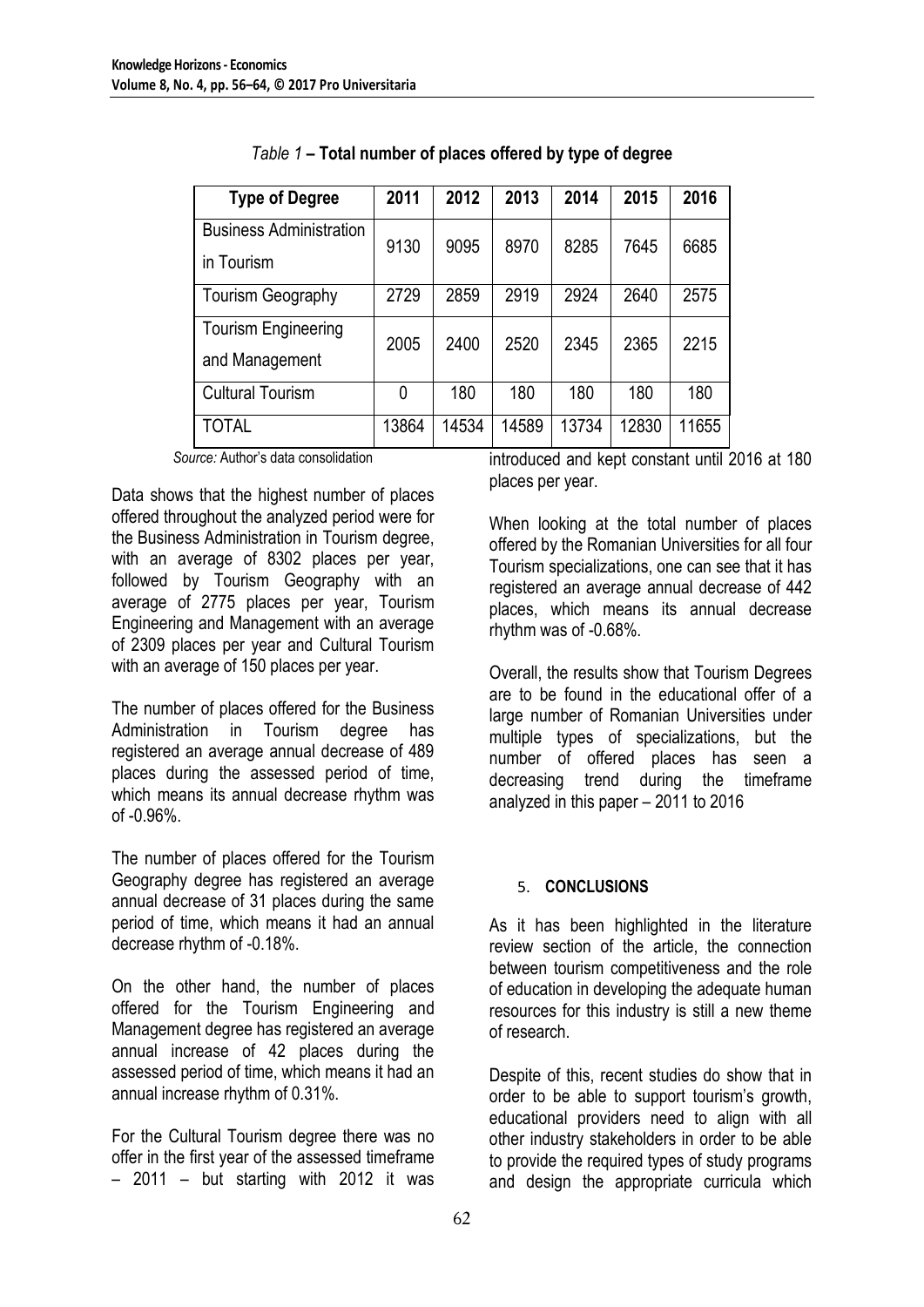would help develop students' skills and competencies.

The research included in this paper, which was based on the consolidation of secondary data coming from the Nomenclatures of domains and specializations/ university programs and the structure of higher education institutions for years 2011 to 2016, has revealed that Romanian Universities have included Tourism as a specialization domain in their educational offer under various degree types: Tourism Business Administration, Tourism Geography, Tourism Engineering and Management and Cultural Tourism. This shows that Romanian Universities are able to provide the industry with skilled graduates for various tourism jobs. When looking at the evolution of the number of places offered by the Universities for each of the four types of tourism degrees, the research has shown that the most widespread specialization is the Business Administration in Tourism one, while the least widespread one is the Cultural Tourism one. This is probably due to both the size of the prospective students demand for each of the degree types and the labour market demand for specialist in each of these fields of the tourism industry.

Also, the research has revealed the fact that the evolution of the total number of offered places has seen a decreasing trend during the analyzed period of time. This shows that, most probably, student demand has decreased for Tourism Degrees during these last 6 years. Given the not so good reputation of tourism as an employer, as has been shown in the literature review section, the fact that students tend to not choose tourism for their university degree anymore is an expected consequence.

In order to further develop this study and give an accurate explanation of the identified decreasing trend of the Romanian Universities' Tourism Degrees offer, its correlation with the evolution of the Romanian tourism market during the same period of time should be analyzed.

#### **REFERENCES**

- Ayikoru, M. (2004) "A Discursive Semiotic Analysis of Tourism Higher Education Texts", available on-line at [https://www.athe.org.uk/resource](https://www.athe.org.uk/resource%20s/publications/guidelines_14.pdf)  [s/publications/guidelines\\_14.pdf](https://www.athe.org.uk/resource%20s/publications/guidelines_14.pdf) (April 21, 2017)
- Bustelo, F.E., Fernandez, C.D. and Quiros Tomas, F.J. (2010) "Higher education of tourism in Spain and its adaptation to the European higher education area", available online at [http://www.scielo.br/pdf/](http://www.scielo.br/pdf/%20rap/v44n5/v44n5a09.pdf)  [rap/v44n5/v44n5a09.pdf](http://www.scielo.br/pdf/%20rap/v44n5/v44n5a09.pdf) (April 21, 2017)
- Richardson, S. (2009) "Undergraduates' perceptions of tourism and hospitality as a career choice", *International Journal of Hospitality Management*, No 28: 382-388.
- Richardson, S. and Thomas, N.J. (2012) "Utilising generation Y: United States hospitality and tourism students' perceptions of careers in the industry", *Journal of Hospitality and Tourism Management*, No 19: 102-114.
- Romanian Government (2011) "Governmental Decision 966/2011", *Official Monitor of Romania*
- Romanian Government (2012) "Governmental  $\bullet$ Decision 707/2012", *Official Monitor of Romania*
- Romanian Government (2013) "Governmental Decision 493/2013", *Official Monitor of Romania*
- Romanian Government (2014) "Governmental Decision 580/2014", *Official Monitor of Romania*
- Romanian Government (2015) "Governmental Decision 575/2015", *Official Monitor of Romania*